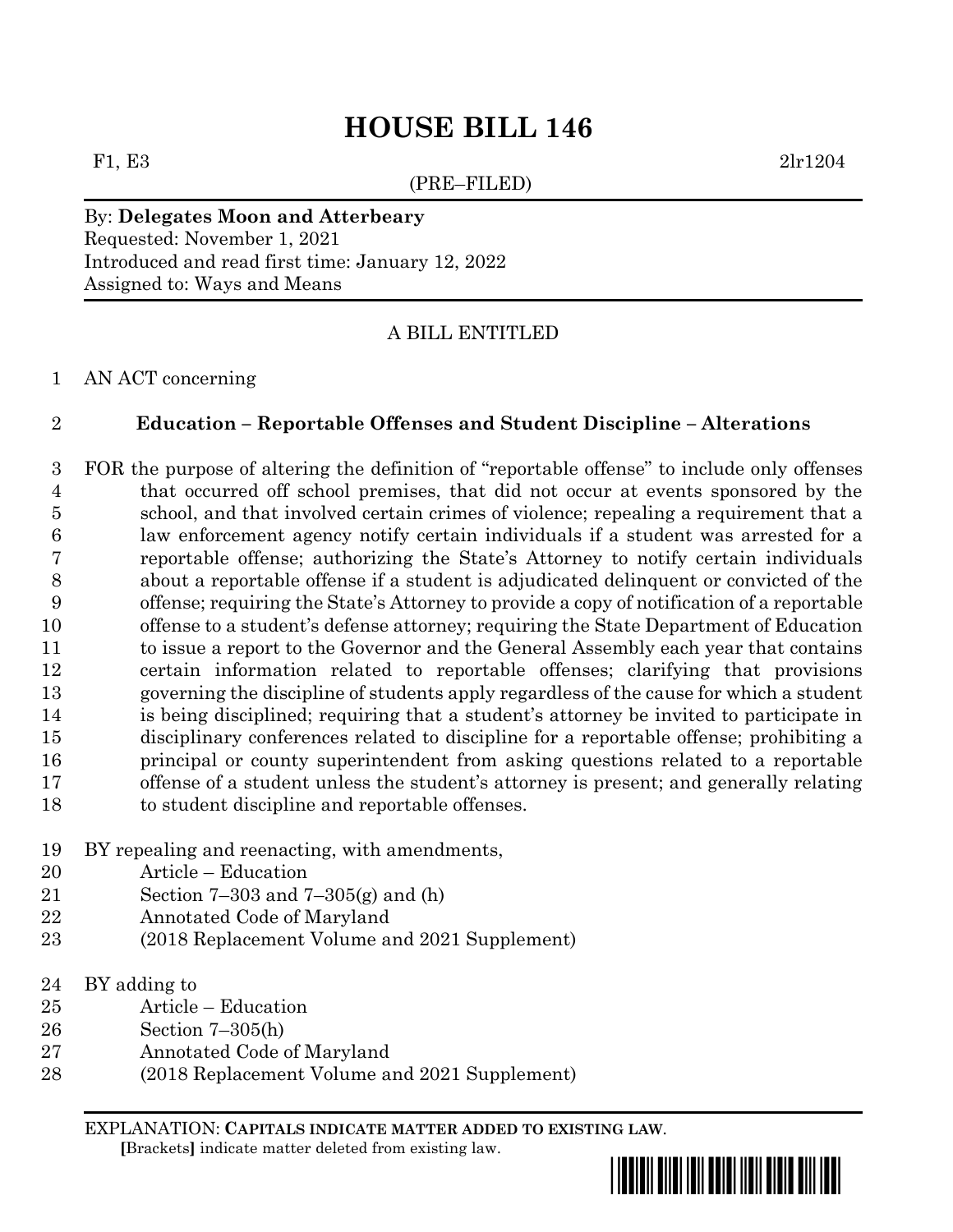**HOUSE BILL 146**

| $\mathbf{1}$<br>$\overline{2}$ | SECTION 1. BE IT ENACTED BY THE GENERAL ASSEMBLY OF MARYLAND,<br>That the Laws of Maryland read as follows: |                                                                                                                                               |  |  |
|--------------------------------|-------------------------------------------------------------------------------------------------------------|-----------------------------------------------------------------------------------------------------------------------------------------------|--|--|
| $\boldsymbol{3}$               |                                                                                                             | <b>Article - Education</b>                                                                                                                    |  |  |
| $\overline{4}$                 | $7 - 303.$                                                                                                  |                                                                                                                                               |  |  |
| $\overline{5}$                 | (a)<br>(1)                                                                                                  | In this section the following words have the meanings indicated.                                                                              |  |  |
| $\boldsymbol{6}$<br>7          | $\left[\left(2\right)\right]$<br>Criminal Law Article.                                                      | "Criminal organization" has the meaning stated in $\S$ 9-801 of the                                                                           |  |  |
| 8<br>9                         | (3)<br>in § 3–101(e) of the Public Safety Article.                                                          | "Law enforcement agency" means the law enforcement agencies listed                                                                            |  |  |
| 10<br>11                       | $(4)$ (2)<br>under the supervision of the local superintendent.                                             | "Local school system" means the schools and school programs                                                                                   |  |  |
| 12                             | [(5)] (3)                                                                                                   | "Local superintendent" means:                                                                                                                 |  |  |
| 13<br>14                       | (i)                                                                                                         | The county superintendent, for the county in which a student is<br>enrolled, or a designee of the superintendent, who is an administrator; or |  |  |
| 15                             | (ii)                                                                                                        | The superintendent of schools for the:                                                                                                        |  |  |
| 16                             |                                                                                                             | Archdiocese of Baltimore;<br>1.                                                                                                               |  |  |
| 17                             |                                                                                                             | 2.<br>Archdiocese of Washington; and                                                                                                          |  |  |
| 18                             |                                                                                                             | 3.<br>Catholic Diocese of Wilmington.                                                                                                         |  |  |
| 19                             | [(6)] (4)                                                                                                   | "Reportable offense" means AN OFFENSE THAT:                                                                                                   |  |  |
| 20                             | (I)                                                                                                         | <b>OCCURRED OFF SCHOOL PREMISES;</b>                                                                                                          |  |  |
| 21<br>22                       | (II)<br><b>AND</b>                                                                                          | DID NOT OCCUR AT AN EVENT SPONSORED BY THE SCHOOL;                                                                                            |  |  |
| 23<br>24                       | 14-101 of the Criminal Law Article; OR                                                                      | [A] <b>INVOLVED</b> A crime of violence, as defined in $\S$<br>$\left[ \text{(i)} \right]$ (III) 1.                                           |  |  |
| 25<br>26                       | 3-8A-03(d)(4) of the Courts Article[;                                                                       | $\left[\text{(ii)}\right]$ 2. [Any] INVOLVED ANY of the offenses enumerated in §                                                              |  |  |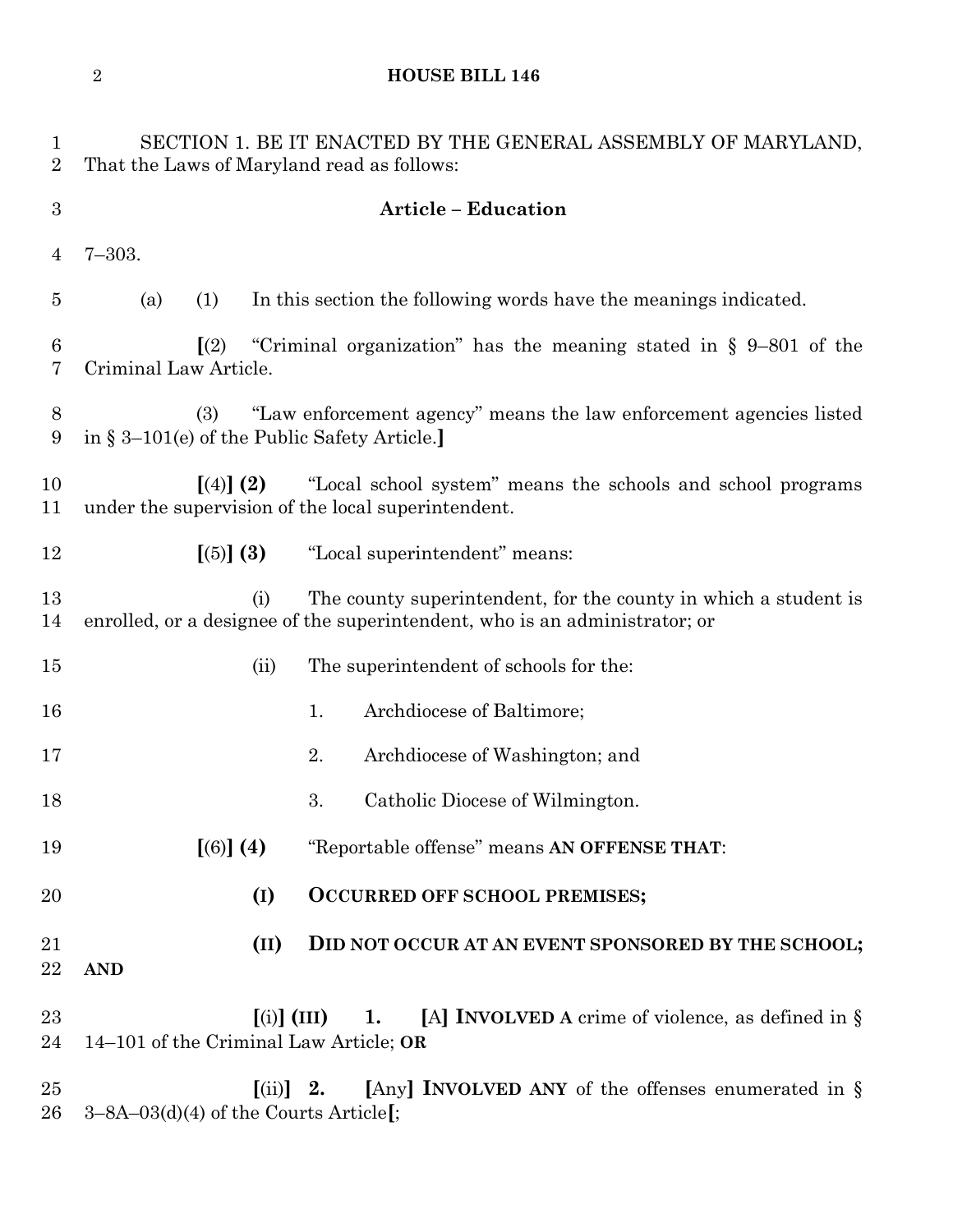# **HOUSE BILL 146** 3

| $\mathbf{1}$<br>$\sqrt{2}$                           | Criminal Law Article;                                                                                                                                                                                                                                                                                                                               | (iii)  | A violation of $\S$ 4-101, $\S$ 4-102, $\S$ 4-203, or $\S$ 4-204 of the                                                                                                                                                               |
|------------------------------------------------------|-----------------------------------------------------------------------------------------------------------------------------------------------------------------------------------------------------------------------------------------------------------------------------------------------------------------------------------------------------|--------|---------------------------------------------------------------------------------------------------------------------------------------------------------------------------------------------------------------------------------------|
| $\boldsymbol{3}$<br>$\overline{4}$<br>$\overline{5}$ | or § 5-628 of the Criminal Law Article;                                                                                                                                                                                                                                                                                                             | (iv)   | A violation of § 5–602, § 5–603, § 5–604, § 5–605, § 5–606, §<br>$5-607$ , $\S$ $5-608$ , $\S$ $5-608.1$ , $\S$ $5-609$ , $\S$ $5-612$ , $\S$ $5-613$ , $\S$ $5-614$ , $\S$ $5-617$ , $\S$ $5-618$ , $\S$ $5-627$ ,                   |
| $\boldsymbol{6}$<br>7                                | Article;                                                                                                                                                                                                                                                                                                                                            | (v)    | A violation of $\S$ 4–503, $\S$ 9–504, or $\S$ 9–505 of the Criminal Law                                                                                                                                                              |
| 8<br>9                                               | Criminal Law Article;                                                                                                                                                                                                                                                                                                                               | (vi)   | A violation of § 6-102, § 6-103, § 6-104, or § 6-105 of the                                                                                                                                                                           |
| 10                                                   |                                                                                                                                                                                                                                                                                                                                                     | (vii)  | A violation of $\S 9-802$ or $\S 9-803$ of the Criminal Law Article;                                                                                                                                                                  |
| 11                                                   |                                                                                                                                                                                                                                                                                                                                                     | (viii) | A violation of § 3–203 of the Criminal Law Article;                                                                                                                                                                                   |
| 12                                                   |                                                                                                                                                                                                                                                                                                                                                     | (ix)   | A violation of § 6–301 of the Criminal Law Article;                                                                                                                                                                                   |
| 13<br>14                                             | Article;                                                                                                                                                                                                                                                                                                                                            | (x)    | A violation of § 9-302, § 9-303, or § 9-305 of the Criminal Law                                                                                                                                                                       |
| $15\,$                                               |                                                                                                                                                                                                                                                                                                                                                     | (xi)   | A violation of §7-105 of the Criminal Law Article;                                                                                                                                                                                    |
| 16                                                   |                                                                                                                                                                                                                                                                                                                                                     | (xii)  | A violation of $\S 6-202$ of the Criminal Law Article; or                                                                                                                                                                             |
| 17                                                   |                                                                                                                                                                                                                                                                                                                                                     | (xiii) | A violation of § 10–606 of the Criminal Law Article.                                                                                                                                                                                  |
| 18<br>19                                             | "School principal" means the principal of the public or nonpublic<br>$[(7)]$ (5)<br>school in which a student is enrolled, or a designee of the principal, who is an administrator.                                                                                                                                                                 |        |                                                                                                                                                                                                                                       |
| 20<br>21<br>22<br>$23\,$                             | $(8)$ (6)<br>"School security officer" includes a school principal,<br>(i)<br>another school administrator, a law enforcement officer, or other individual employed by a<br>local school system or a local government who is designated by the county superintendent<br>or a school principal to help maintain the security and safety of a school. |        |                                                                                                                                                                                                                                       |
| 24                                                   |                                                                                                                                                                                                                                                                                                                                                     | (ii)   | "School security officer" does not include a teacher.                                                                                                                                                                                 |
| $25\,$<br>$26\,$                                     | $(9)$ (7)                                                                                                                                                                                                                                                                                                                                           |        | "Student" means an individual enrolled in a public school system<br>or nonpublic school in the State who is 5 years of age or older and under 22 years of age.                                                                        |
| $27\,$<br>28<br>29                                   | (b)                                                                                                                                                                                                                                                                                                                                                 |        | If a student is [arrested for] ADJUDICATED DELINQUENT OR CONVICTED<br>OF a reportable offense [or an offense that is related to the student's membership in a<br>criminal organization, the law enforcement agency making the arrest: |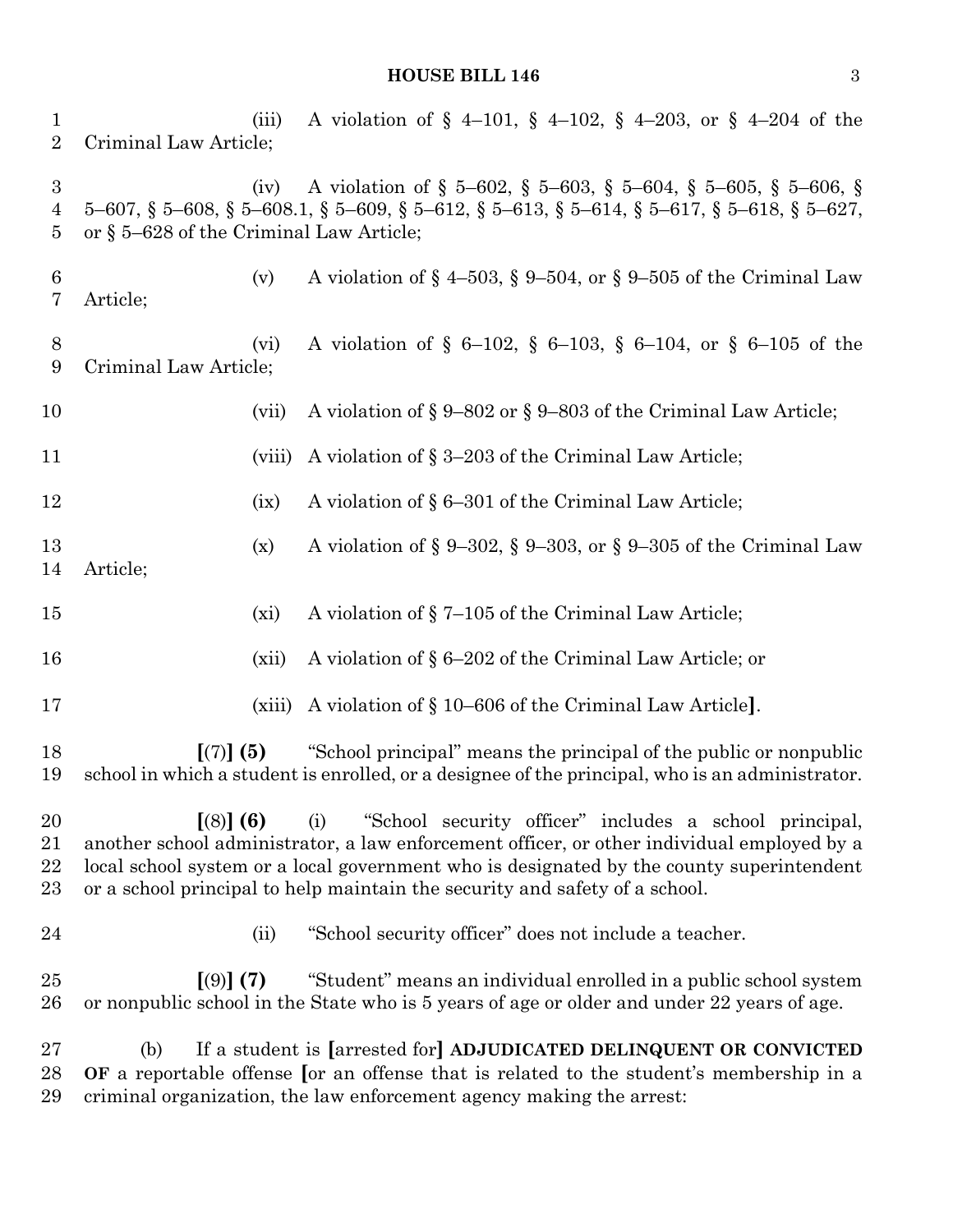#### **HOUSE BILL 146**

 (1) Shall**] THE STATE'S ATTORNEY MAY** notify the following individuals of the **[**arrest and the charges**] ADJUDICATION OR CONVICTION** within 24 hours of the **[**arrest**] DISPOSITION OF THE CASE** or as soon as practicable:

 **[**(i)**] (1)** The local superintendent; **[**(ii)**] (2)** The school principal; and **[**(iii)**] (3)** For a school that has a school security officer, the school security officer**[**; and

(2) May notify the State's Attorney of the arrest and charges**]**.

 (c) **[**The State's Attorney shall promptly notify either the local superintendent or the school principal of the disposition of the reportable offense required to be reported**] IF NOTIFICATION IS PROVIDED** under subsection (b) of this section**, THE STATE'S ATTORNEY SHALL PROVIDE A COPY OF THE NOTIFICATION TO THE STUDENT'S DEFENSE ATTORNEY**.

 (d) Except by order of a juvenile court or other court upon good cause shown, the information obtained by an individual pursuant to subsections (b) and (c) of this section:

 (1) Is confidential and may not be redisclosed by subpoena or otherwise except as provided pursuant to subsections (e) and (f) of this section; and

(2) May not be made part of the student's permanent educational record.

 (e) (1) Notwithstanding the provisions of subsection (d) of this section, nothing shall prohibit a local superintendent or school principal from transmitting the information obtained pursuant to **[**subsections (b) and (c)**] SUBSECTION (B)** of this section as a confidential file to the local superintendent of another public school system in the State or another nonpublic school in the State in which the student has enrolled or been transferred in order to carry out the purposes of this section **[**if the disposition of the reportable offense was a conviction or an adjudication of delinquency or the criminal charge or delinquency petition is still pending**] IF THE CHILD IS UNDER THE SUPERVISION OF THE DEPARTMENT OF PUBLIC SAFETY AND CORRECTIONAL SERVICES OR THE DEPARTMENT OF JUVENILE SERVICES**.

 (2) A local superintendent or school principal who transmits information about a student under this subsection shall include in the transmittal information regarding any educational programming and related services provided to the student.

 (f) The State Board shall adopt regulations to ensure that information obtained by a local superintendent, a school principal, or a school security officer under subsections (b)**[**, (c),**]** and (e) of this section is: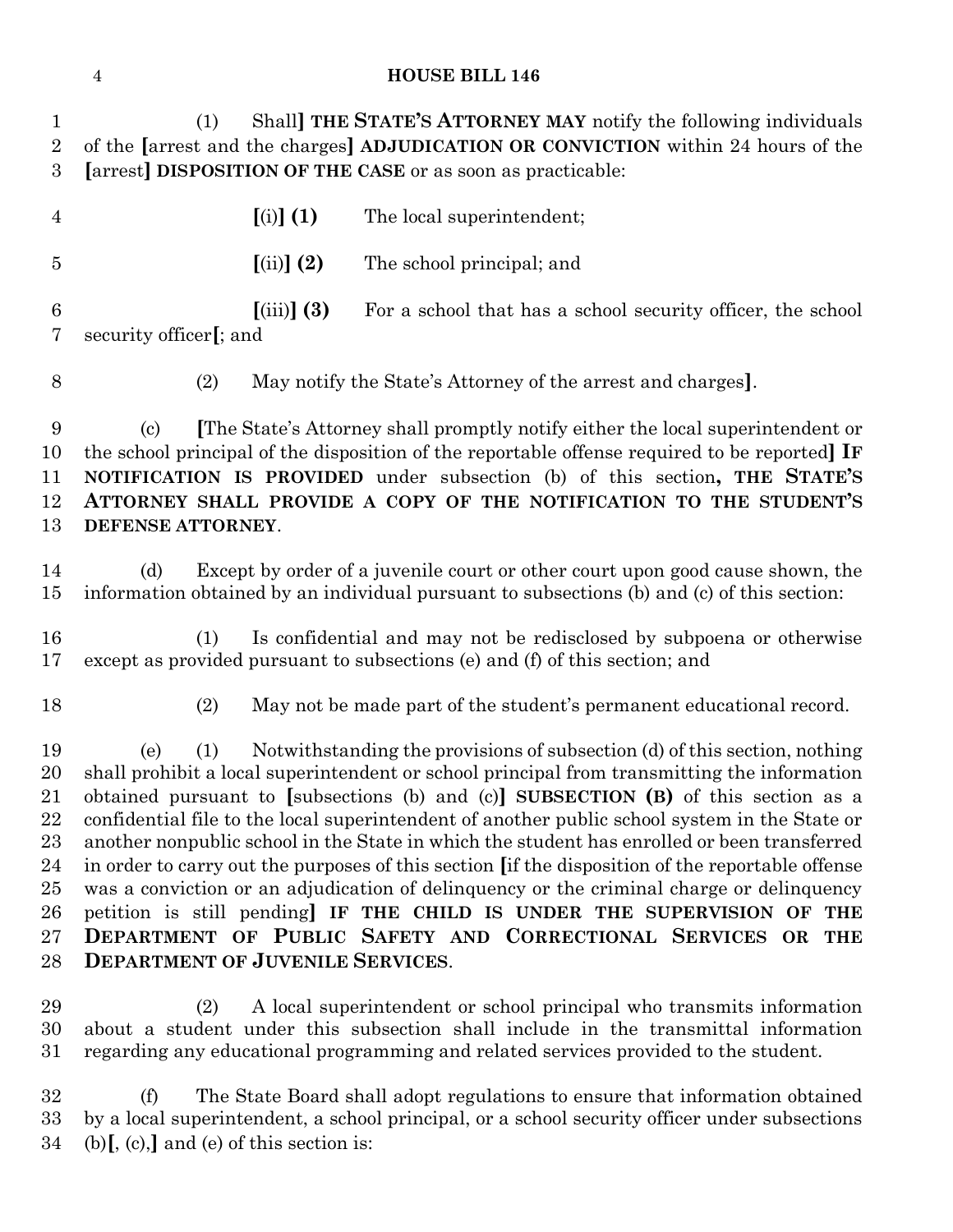#### **HOUSE BILL 146** 5

 (1) Used to provide appropriate educational programming and related services to the student and to maintain a safe and secure school environment for students and school personnel;

 (2) Transmitted only to school personnel of the school in which the student is enrolled as necessary to carry out the purposes set forth in item (1) of this subsection; and

 (3) Destroyed when the student graduates or otherwise permanently leaves school or turns 22 years old, whichever occurs first.

 (g) **[**(1) Except as otherwise provided in paragraph (2) of this subsection, the**] THE** local superintendent and the school principal shall consider prohibiting a student who is **[**arrested**] ADJUDICATED DELINQUENT OR CONVICTED** for a reportable offense involving rape or a sexual offense from attending the same school or riding on the same school bus as the alleged victim of the reportable offense if such action is necessary or appropriate to protect the physical or psychological well–being of the alleged victim.

 **[**(2) If a student is arrested for a reportable offense involving rape or a sexual offense and is convicted of or adjudicated delinquent for the rape or sexual offense, the student may not attend the same school or ride on the same school bus as the victim.**]**

 (h) Nothing in this section is intended to limit the manner in which a local school obtains information or uses information obtained by any lawful means other than that set forth in subsections (b)**[**, (c),**]** and (e) of this section.

 (i) Each public school that enrolls students in grades six through twelve in the State shall designate at least one school security officer.

 **(J) (1) ON OR BEFORE DECEMBER 30 EACH YEAR, THE DEPARTMENT, IN ACCORDANCE WITH STATE AND FEDERAL PRIVACY LAWS, SHALL SUBMIT TO THE GOVERNOR AND, IN ACCORDANCE WITH § 2–1257 OF THE STATE GOVERNMENT ARTICLE, THE GENERAL ASSEMBLY A REPORT THAT INCLUDES THE FOLLOWING INFORMATION ABOUT EACH REPORTABLE OFFENSE FOR WHICH A LOCAL SCHOOL RECEIVED INFORMATION UNDER SUBSECTION (B) OF THIS SECTION IN THE PRECEDING SCHOOL YEAR:**

- 
- **(I) THE NATURE OF THE REPORTABLE OFFENSE;**

 **(II) VERIFICATION THAT THE OFFENSE OCCURRED OFF SCHOOL PREMISES;**

 **(III) ACTION TAKEN BY THE LOCAL SCHOOL AND COUNTY BOARD AFTER BEING NOTIFIED OF THE REPORTABLE OFFENSE;**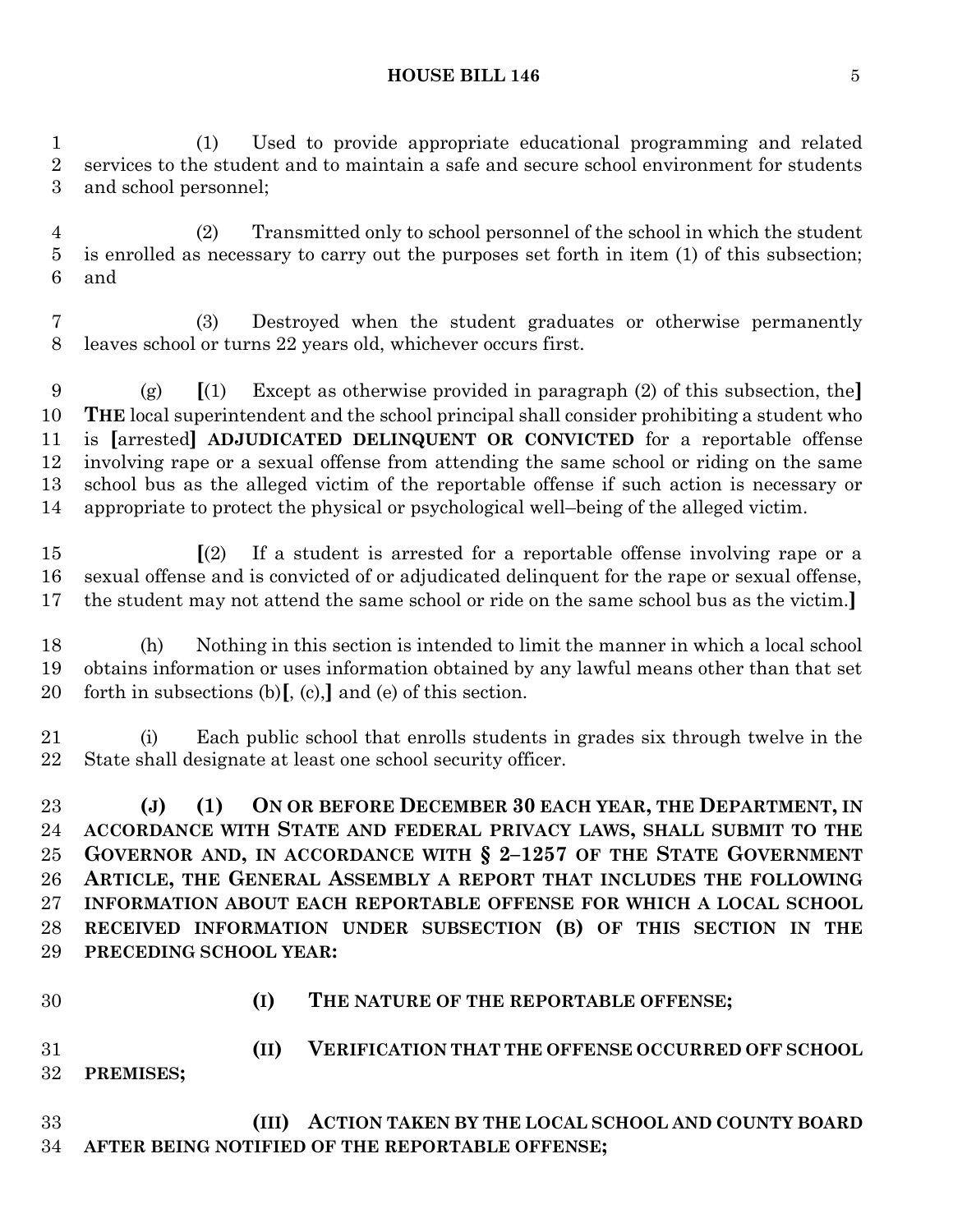```
6 HOUSE BILL 146
```
 **(IV) THE RACE, ETHNICITY, GENDER, AND DISABILITY STATUS OF THE STUDENT ADJUDICATED DELINQUENT OR CONVICTED OF THE REPORTABLE OFFENSE; (V) THE GRADE OF THE STUDENT ADJUDICATED DELINQUENT OR CONVICTED OF THE REPORTABLE OFFENSE; (VI) THE REGULAR SCHOOL PROGRAM OF THE STUDENT ADJUDICATED DELINQUENT OR CONVICTED OF THE REPORTABLE OFFENSE; (VII) WHETHER THE STUDENT'S REGULAR SCHOOL PROGRAM WAS ALTERED AS A RESULT OF THE REPORTABLE OFFENSE; AND (VIII) IF THE STUDENT WAS REMOVED FROM THE STUDENT'S REGULAR SCHOOL PROGRAM AS A RESULT OF THE REPORTABLE OFFENSE: 1. THE AMOUNT OF TIME DURING WHICH THE STUDENT WAS REMOVED; AND 2. THE STUDENT'S PLACEMENT AND EDUCATIONAL PROGRAMMING DURING THE PERIOD OF REMOVAL. (2) EACH COUNTY BOARD AND PUBLIC SCHOOL SHALL PROVIDE THE DEPARTMENT WITH ANY INFORMATION NECESSARY TO ISSUE ITS REPORT IN ACCORDANCE WITH THIS SECTION.** 7–305. (g) (1) The discipline of a child with a disability, including the suspension, expulsion, or interim alternative placement of the child for disciplinary reasons, **OR REMOVAL OR EXCLUSION OF THE CHILD FROM THE CHILD'S REGULAR SCHOOL PROGRAM FOR MORE THAN TEN CONSECUTIVE SCHOOL DAYS FOR A REPORTABLE OFFENSE,** shall be conducted in conformance with the requirements of the Individuals with Disabilities Education Act of the United States Code**, INCLUDING THE REQUIREMENTS RELATED TO A MANIFESTATION DETERMINATION**. (2) If a child with a disability is being considered for suspension or expulsion, the child or the child's parent or guardian shall be given a community resources list attached to the procedural safeguards notice required by regulation of the State Board. **(H) (1) THE PROVISIONS OF THIS SECTION APPLY TO A STUDENT REGARDLESS OF THE CAUSE FOR WHICH A STUDENT IS BEING DISCIPLINED,**

**INCLUDING, SUBJECT TO PARAGRAPHS (2) AND (3) OF THIS SUBSECTION, ANY**